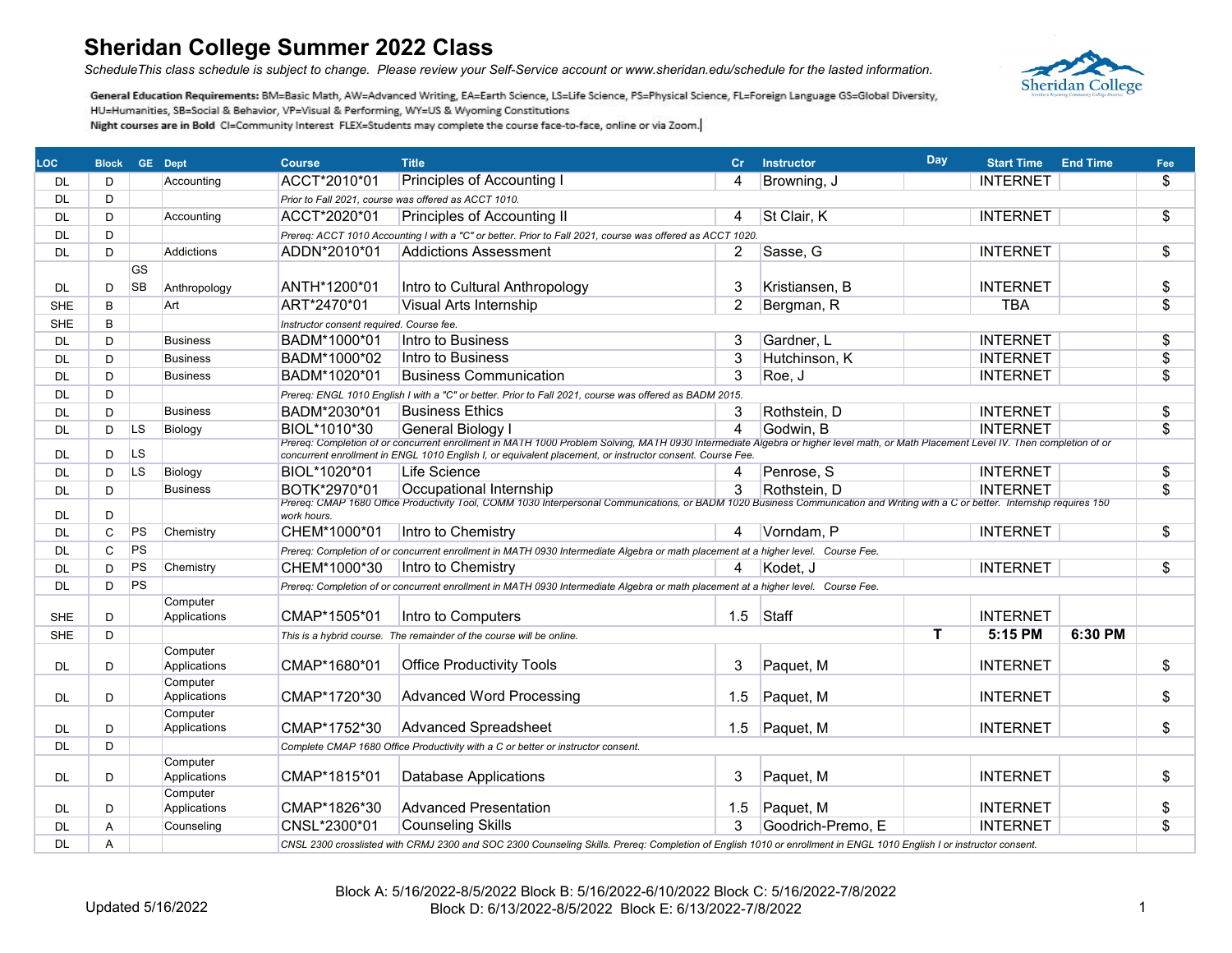*ScheduleThis class schedule is subject to change. Please review your Self-Service account or www.sheridan.edu/schedule for the lasted information.*



| LOC.       |         | <b>Block GE Dept</b> |                              | <b>Course</b>                                    | <b>Title</b>                                                                                                                                                        | cr             | <b>Instructor</b> | Day       | <b>Start Time</b> | <b>End Time</b> | Fee                       |
|------------|---------|----------------------|------------------------------|--------------------------------------------------|---------------------------------------------------------------------------------------------------------------------------------------------------------------------|----------------|-------------------|-----------|-------------------|-----------------|---------------------------|
| <b>DL</b>  | A       |                      | Counseling                   | CNSL*2470*01                                     | <b>Practicum in Human Services</b>                                                                                                                                  | 3              | Goodrich-Premo, E |           | <b>INTERNET</b>   |                 | \$                        |
| <b>DL</b>  | D       | <b>HU</b>            | Communications               | COMM*2010*02                                     | <b>Public Speaking</b>                                                                                                                                              | 3              | Schilling, S      |           | <b>INTERNET</b>   |                 | $\overline{\mathbb{S}}$   |
| DL         | D       | <b>HU</b>            |                              |                                                  | Prereq: ENGL 1010 English I with a grade of C or better                                                                                                             |                |                   |           |                   |                 |                           |
| <b>DL</b>  | A       |                      | <b>Criminal Justice</b>      | CRMJ*2300*01                                     | <b>Counseling Skills</b>                                                                                                                                            | 3              | Goodrich-Premo, E |           | <b>INTERNET</b>   |                 | \$                        |
| DL         | A       |                      |                              |                                                  | CRMJ 2300 crosslisted with CNSL 2300 and SOC 2300 Counseling Skills. Prereq: Completion of English 1010 or enrollment in ENGL 1010 English I or instructor consent. |                |                   |           |                   |                 |                           |
| <b>DL</b>  | D       | <b>SB</b>            | Economics                    | ECON*1010*01                                     | Macroeconomics                                                                                                                                                      | 3              | Mantey, K         |           | <b>INTERNET</b>   |                 | \$                        |
| DL         | D       | <b>SB</b>            | Economics                    | ECON*1020*01                                     | Microeconomics                                                                                                                                                      | 3              | Young, A          |           | <b>INTERNET</b>   |                 | \$                        |
| DL         | D       | <b>BW</b>            | English                      | ENGL*1010*01                                     | <b>English Composition I</b>                                                                                                                                        | 3              | Jensen, M         |           | <b>INTERNET</b>   |                 | \$                        |
| <b>DL</b>  | D       | <b>BW</b>            |                              |                                                  | Prereq: Level 3 Reading Placement or "C" or better in ENGL 0700 Integrated Reading & Writing                                                                        |                |                   |           |                   |                 |                           |
| DL         | D       | <b>BW</b>            | English                      | ENGL*1010*02                                     | <b>English Composition I</b>                                                                                                                                        | 3              | Jensen, M         |           | <b>INTERNET</b>   |                 | $\overline{\$}$           |
| <b>DL</b>  | D       | <b>BW</b>            |                              |                                                  | Prereq: Level 3 Reading Placement or "C" or better in ENGL 0700 Integrated Reading & Writing                                                                        |                |                   |           |                   |                 |                           |
| <b>DL</b>  | D       | <b>BW</b>            | English                      | ENGL*1010*30                                     | <b>English Composition I</b>                                                                                                                                        | 3              | Finn, M           |           | <b>INTERNET</b>   |                 | \$                        |
| <b>DL</b>  | D       | <b>BW</b>            |                              |                                                  | Prereq: Level 3 Reading Placement or "C" or better in ENGL 0700 Integrated Reading & Writing                                                                        |                |                   |           |                   |                 |                           |
| DL         | D       | <b>BW</b>            | English                      | ENGL*1010*31                                     | <b>English Composition I</b>                                                                                                                                        | 3              | Finn, M           |           | <b>INTERNET</b>   |                 | $\overline{\mathfrak{s}}$ |
| DL.        | D       | <b>BW</b>            |                              |                                                  | Prereq: Level 3 Reading Placement or "C" or better in ENGL 0700 Integrated Reading & Writing                                                                        |                |                   |           |                   |                 |                           |
| DL.        | D       | HU                   | English                      | ENGL*1080*30                                     | Intro to Women's Studies                                                                                                                                            | 3              | Finn, M           |           | <b>INTERNET</b>   |                 | \$                        |
| <b>DL</b>  | D       | <b>HU</b>            |                              |                                                  | Prereg: Completion of, or concurrent enrollment in, ENGL 1010 English I, or instructor consent. ENGL 1080 is crosslisted with HUMN 1080, SOC 1080 and WMST 1080.    |                |                   |           |                   |                 |                           |
| <b>DL</b>  | D       | AW                   | English                      | ENGL*2030*01                                     | <b>Critical Reading and Writing</b>                                                                                                                                 | 3              | Jensen, M         |           | <b>INTERNET</b>   |                 | \$                        |
| DL         | D       | AW                   |                              |                                                  | Prereq: ENGL 1010 English I with a "C" or better OR instructor consent                                                                                              |                |                   |           |                   |                 |                           |
| <b>DL</b>  | D       |                      | <b>Engineering Science</b>   | ES*2110*30                                       | <b>Statics</b>                                                                                                                                                      | 3              | Hunter, E         |           | <b>INTERNET</b>   |                 | \$                        |
| <b>DL</b>  | D       |                      |                              | Prereq: MATH 2200 Calculus I with a C or better  |                                                                                                                                                                     |                |                   |           |                   |                 |                           |
| DL.        | D       |                      | Family & Consumer<br>Science | FCSC*1140*01                                     | Nutrition                                                                                                                                                           | 2              | Araas, T          |           | <b>INTERNET</b>   |                 | \$                        |
| <b>DL</b>  | D       |                      |                              | Prior to Fall 2020, course offered as HOEC 1146. |                                                                                                                                                                     |                |                   |           |                   |                 |                           |
|            |         |                      | Family & Consumer            |                                                  |                                                                                                                                                                     |                |                   |           |                   |                 |                           |
| DL         | D       |                      | Science                      | FCSC*1141*01                                     | <b>Principles of Nutrition</b>                                                                                                                                      | 3              | Wattam, B         |           | <b>INTERNET</b>   |                 | \$                        |
|            |         |                      | Family & Consumer            |                                                  |                                                                                                                                                                     |                |                   |           |                   |                 |                           |
| DL         | D       |                      | Science<br><b>Business</b>   | FCSC*1141*30                                     | <b>Principles of Nutrition</b><br><b>Personal Finance</b>                                                                                                           | 3<br>3         | Ostrander, J      |           | <b>INTERNET</b>   |                 | \$                        |
| DL         | D       |                      |                              | FIN*1000*01                                      |                                                                                                                                                                     | $\overline{4}$ | Dunneback, D      |           | <b>INTERNET</b>   |                 | \$                        |
| DL         | D       | PS                   | Geology                      | GEOL*1100*30                                     | <b>Physical Geology</b>                                                                                                                                             |                | Livingston, R     |           | <b>INTERNET</b>   |                 | \$                        |
| Flex       | A       | WY                   | History                      | HIST*1251*01                                     | <b>Wyoming History</b>                                                                                                                                              | 3              | Ligocki, S        | <b>MW</b> | 5:15 PM           | 6:45 PM         |                           |
| Flex       | A       | <b>WY</b>            | Health & Human               |                                                  | This course is a flex course which may be completed face-to-face, online or via Zoom.                                                                               |                |                   |           |                   |                 |                           |
| <b>DL</b>  | A       | <b>GS</b>            | Performance                  | HLED*1006*01                                     | Personal Health                                                                                                                                                     | 3              | Layher, S         |           | <b>INTERNET</b>   |                 | $\pmb{\$}$                |
| <b>DL</b>  | A       |                      | Biology                      | HLTK*1200*01                                     | Medical Terminology                                                                                                                                                 | 3              | Karns, J          |           | <b>INTERNET</b>   |                 | $\overline{\mathcal{L}}$  |
| <b>DL</b>  | A       |                      |                              | Prior to Fall 2020, course offered as BIOL 1050. |                                                                                                                                                                     |                |                   |           |                   |                 |                           |
| <b>SHE</b> | $\circ$ |                      | Agriculture                  | HORT*2470*02                                     | Agriculture Internship In:                                                                                                                                          | 3              | Erickson, A       |           | <b>TBA</b>        |                 |                           |
| <b>SHE</b> | $\circ$ |                      |                              |                                                  | Instructor consent required. Course Offered 6/1/22-8/5/22.                                                                                                          |                |                   |           |                   |                 |                           |
| <b>DL</b>  | D       | <b>HU</b>            | Humanities                   | HUMN*1080*30                                     | Intro to Women's Studies                                                                                                                                            | 3              | Finn, M           |           | <b>INTERNET</b>   |                 | \$                        |
|            |         |                      |                              |                                                  |                                                                                                                                                                     |                |                   |           |                   |                 |                           |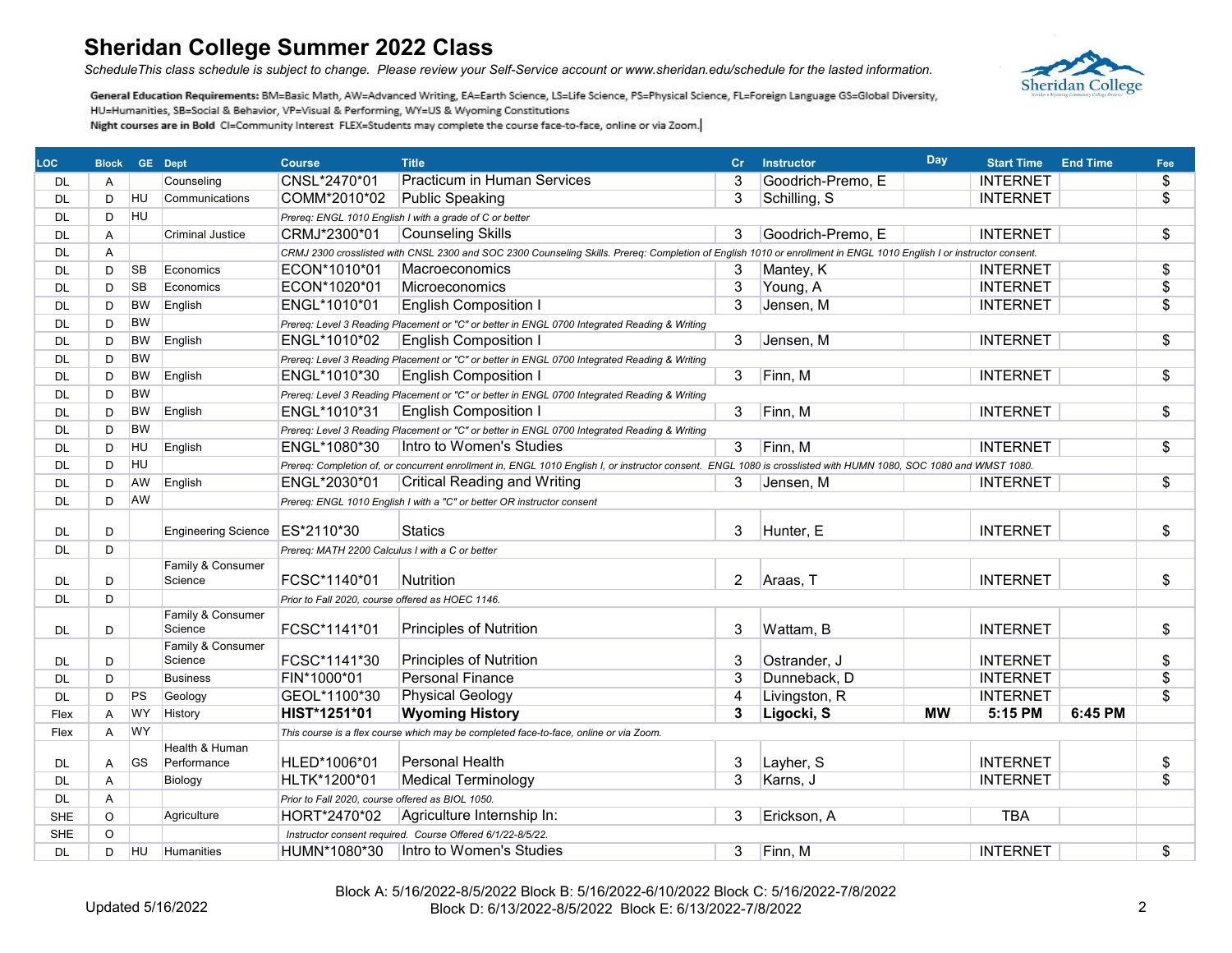*ScheduleThis class schedule is subject to change. Please review your Self-Service account or www.sheridan.edu/schedule for the lasted information.*



| LOC.           | <b>Block</b> |           | <b>GE</b> Dept           | <b>Course</b>                               | <b>Title</b>                                                                                                                                                             | Cr.            | <b>Instructor</b>  | Day           | <b>Start Time</b> | <b>End Time</b> | Fee                      |
|----------------|--------------|-----------|--------------------------|---------------------------------------------|--------------------------------------------------------------------------------------------------------------------------------------------------------------------------|----------------|--------------------|---------------|-------------------|-----------------|--------------------------|
| DL             | D            | <b>HU</b> |                          |                                             | Prereq: Completion of, or concurrent enrollment in, ENGL 1010 English I, or instructor consent. HUMN 1080 is crosslisted with ENGL 1080, SOC 1080 and WMST 1080.         |                |                    |               |                   |                 |                          |
| DL             | D            |           | <b>Business</b>          | IMGT*2400*01                                | Intro to Information Managemnt                                                                                                                                           | 3              | Banville, D        |               | <b>INTERNET</b>   |                 | \$                       |
| <b>DL</b>      | B            |           | Mathematics              | MATH*0900*01                                | Pre-Algebra Arithmetic                                                                                                                                                   | 4              | Araas, J           |               | <b>INTERNET</b>   |                 | $\overline{\mathcal{S}}$ |
| DL             | B            |           |                          | Prereq: Math placement Level 1              |                                                                                                                                                                          |                |                    |               |                   |                 |                          |
| DL             | D            |           | <b>Mathematics</b>       | MATH*0930*01                                | Intermediate Algebra                                                                                                                                                     | 4              | Nichols, J         |               | <b>INTERNET</b>   |                 | \$                       |
| DL             | D            |           |                          |                                             | Prereq: MATH 0900 Pre-Algebra with C or better, math placement Level 3                                                                                                   |                |                    |               |                   |                 |                          |
| DL             | D            |           | <b>Mathematics</b>       | MATH*0930*02                                | Intermediate Algebra                                                                                                                                                     | 4              | Cochran, D         |               | <b>INTERNET</b>   |                 |                          |
| <b>DL</b>      | D            |           |                          |                                             | Prereq: MATH 0900 Pre-Algebra with C or better, math placement Level 3                                                                                                   |                |                    |               |                   |                 |                          |
| <b>SHE</b>     | D            | <b>BM</b> | <b>Mathematics</b>       | MATH*1000*01                                | <b>Problem Solving</b>                                                                                                                                                   | 3              | Shaw, C            |               | <b>INTERNET</b>   |                 |                          |
| <b>SHE</b>     | D            | <b>BM</b> |                          |                                             |                                                                                                                                                                          |                |                    | TTh           | 1:00 PM           | 3:00 PM         |                          |
| <b>SHE</b>     | D            | <b>BM</b> |                          |                                             | This is a hybrid course. The remainder of the course will be online. Prereq: MATH 0900 Pre-Algebra with C or better, or Math Placement Level III                         |                |                    |               |                   |                 |                          |
| DL             | D            | <b>BM</b> | <b>Mathematics</b>       | MATH*1000*30                                | <b>Problem Solving</b>                                                                                                                                                   | 3              | Corkins, B         |               | <b>INTERNET</b>   |                 | $\overline{\$}$          |
| DL             | D            | <b>BM</b> |                          |                                             | Prereq: MATH 0900 Pre-Algebra with C or better, or Math Placement Level III                                                                                              |                |                    |               |                   |                 |                          |
| DL             | D            | BM        | Mathematics              | MATH*1400*01                                | College Algebra                                                                                                                                                          | 4              | Walter, J          |               | <b>INTERNET</b>   |                 | $\overline{\$}$          |
| DL             | D            | <b>BM</b> |                          |                                             | Prereq: MATH 0930 Intermediate Algebra with a "C" or better, or Math Placement Level IV                                                                                  |                |                    |               |                   |                 |                          |
| DL             | D            | <b>BM</b> | <b>Mathematics</b>       | MATH*1400*32                                | College Algebra                                                                                                                                                          | 4              | Rourke, M          |               | <b>INTERNET</b>   |                 | \$                       |
| DL             | D            | <b>BM</b> |                          |                                             | Prereq: MATH 0930 Intermediate Algebra with a "C" or better, or Math Placement Level IV                                                                                  |                |                    |               |                   |                 |                          |
| DL             | D            | BM        | <b>Mathematics</b>       | MATH*1405*01                                | Trigonometry                                                                                                                                                             | 3              | Johnson-Lameres, E |               | <b>INTERNET</b>   |                 | $\overline{\$}$          |
| DL             | D            | <b>BM</b> |                          |                                             | Prereq: Complete MATH 1400 Pre-calculus Algebra with a "C" or better; or Math Placement Level V                                                                          |                |                    |               |                   |                 |                          |
| DL             | D            | <b>MR</b> | <b>Mathematics</b>       | MATH*2200*01                                | Calculus I                                                                                                                                                               | 4              | Johnson-Lameres, E |               | <b>INTERNET</b>   |                 | \$                       |
| DL             | D            | <b>MR</b> |                          |                                             | Prereq: MATH 1405 Pre-calc Trig or MATH 1450 Pre-Calc Algebra & Trig with a "C" or better, or Math Placement Level VI                                                    |                |                    |               |                   |                 |                          |
| DL             | D            | <b>MR</b> | <b>Mathematics</b>       | MATH*2350*01                                | <b>Business Calculus</b>                                                                                                                                                 | 4              | McKenzie, C        |               | <b>INTERNET</b>   |                 | $\overline{\$}$          |
| DL             | D            | <b>MR</b> |                          |                                             | Prereq: Complete MATH 1400 Pre-Calc Algebra with a "C" or better; or Math Placement Level V                                                                              |                |                    |               |                   |                 |                          |
| <b>DL</b>      | D            |           | <b>Mathematics</b>       | MATH*2355*01                                | <b>Mathematical Apps for Bus</b>                                                                                                                                         | 4              | McKenzie, C        |               | <b>INTERNET</b>   |                 | $\overline{\$}$          |
| DL             | D            |           |                          |                                             | Prereq: Complete MATH 1400 Pre-Calc Algebra with a "C" or better; or Math Placement Level V                                                                              |                |                    |               |                   |                 |                          |
| DL             | D            |           | <b>Business</b>          | MGT*2100*01                                 | Principles of Management                                                                                                                                                 | 3              | Browning, J        |               | <b>INTERNET</b>   |                 | \$                       |
|                |              |           | Computer                 |                                             |                                                                                                                                                                          |                |                    |               |                   |                 |                          |
| <b>DL</b>      | B            |           | Applications             | MSFT*2895*01                                | Cyber Security & Ntwk Capstone                                                                                                                                           |                | Thoney, M          |               | <b>INTERNET</b>   |                 | \$                       |
|                |              |           |                          |                                             | Prereq: Successful completion of MSFT 1510 Windows Client Operating System and MSFT 1745 A+ Computer Maintenance, MSFT 1520 Windows Server Networking plus completion or |                |                    |               |                   |                 |                          |
| DL             | B            |           |                          |                                             | concurrent enrollment in sophomore required program courses, or instructor consent.                                                                                      |                |                    |               |                   |                 |                          |
| DL             | B            |           | Computer<br>Applications | MSFT*2970*01                                | Networking Internship                                                                                                                                                    |                | Thoney, M          |               | <b>INTERNET</b>   |                 | \$                       |
| <b>SHE</b>     | A            |           | Music                    | MUSC*1073*01                                | Lessons for Non-Majors: Piano                                                                                                                                            | $\overline{1}$ | Edwards, B         |               | <b>TBA</b>        |                 | $\overline{\mathcal{S}}$ |
| <b>SHE</b>     | Α            |           |                          | Course Fee.                                 |                                                                                                                                                                          |                |                    |               |                   |                 |                          |
| <b>SHE</b>     | D            |           | Music                    | MUSC*2465*01                                | <b>Directed Studies: Songwriting</b>                                                                                                                                     | 2              | Bergman, M         |               | <b>TBA</b>        |                 |                          |
| <b>SHE</b>     | D            |           |                          |                                             |                                                                                                                                                                          |                |                    |               |                   |                 |                          |
|                |              |           |                          | Instructor consent required<br>MUSC*2470*01 |                                                                                                                                                                          |                |                    |               | <b>TBA</b>        |                 |                          |
| <b>SHE</b>     | B            |           | Music                    |                                             | Performing Arts Intern, Music                                                                                                                                            | $\overline{c}$ | Bergman, R         |               |                   |                 |                          |
| <b>SHE</b>     | B            |           |                          | Instructor consent required                 |                                                                                                                                                                          |                |                    |               |                   |                 |                          |
| <b>BUF/SHE</b> | A            |           | Nursing                  | NRST*1510*50                                | <b>Nursing Assistant</b>                                                                                                                                                 | 3              | Alsup, T           |               | <b>INTERNET</b>   |                 | \$                       |
| <b>BUF/SHE</b> | A            |           |                          |                                             |                                                                                                                                                                          |                |                    | <b>MTWThF</b> | 8:00 AM           | 5:00 PM         | \$                       |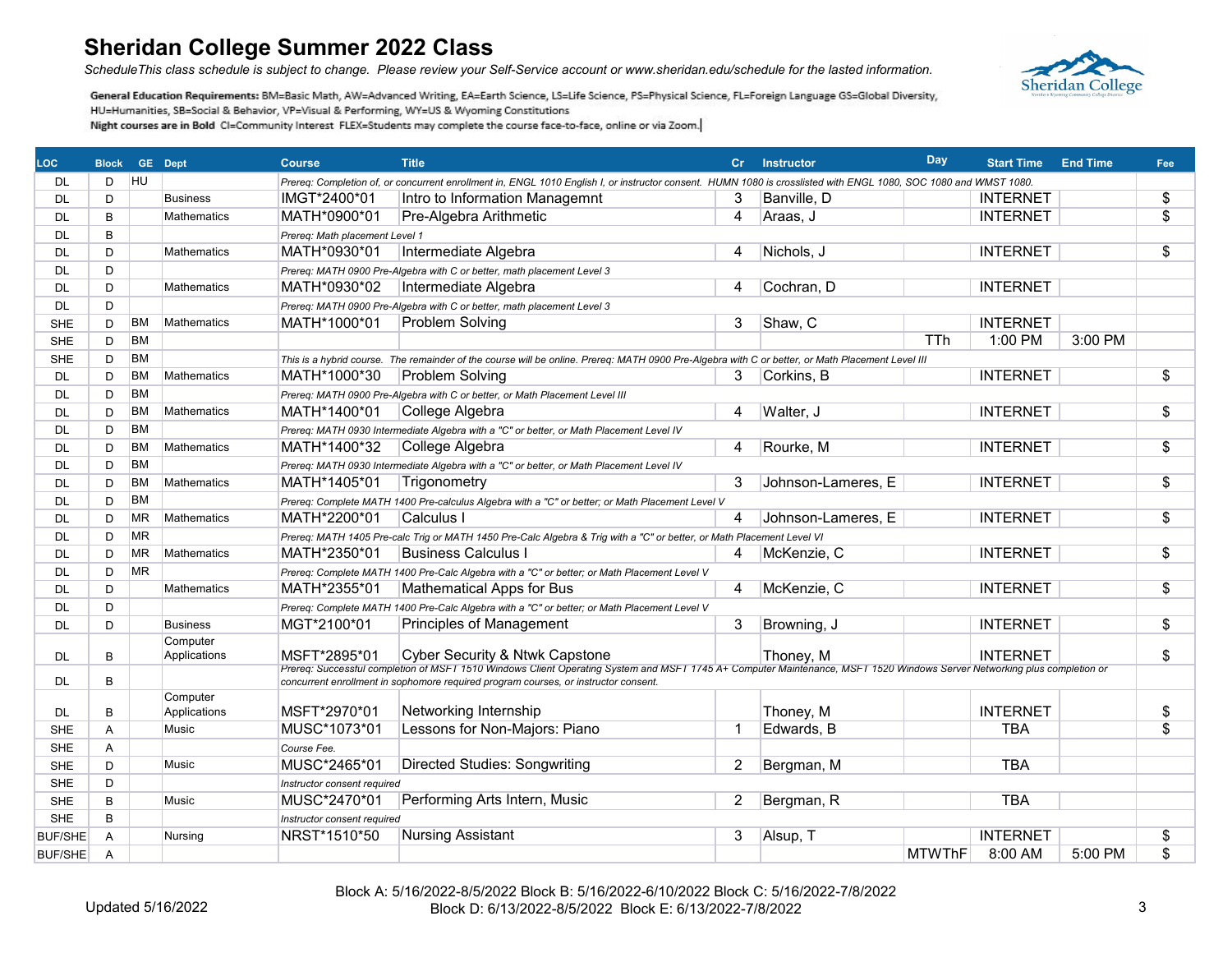*ScheduleThis class schedule is subject to change. Please review your Self-Service account or www.sheridan.edu/schedule for the lasted information.*



| <b>LOC</b>     | <b>Block GE Dept</b> |           |                          | <b>Course</b>                               | <b>Title</b>                                                                                                                                                           |    | Cr Instructor      | Day          | <b>Start Time</b> | <b>End Time</b> | Fee                      |
|----------------|----------------------|-----------|--------------------------|---------------------------------------------|------------------------------------------------------------------------------------------------------------------------------------------------------------------------|----|--------------------|--------------|-------------------|-----------------|--------------------------|
| <b>BUF/SHE</b> | A                    |           |                          |                                             |                                                                                                                                                                        |    |                    | <b>TWThF</b> | 8:00 AM           | 5:00 PM         | \$                       |
| BUF/SHE        | A                    |           |                          |                                             | This is a hybrid course. The remainder of the course will be online. Course Fee. Coursework is completed online until clinicals 7/18/22-7/22/22 and 7/26/22-7/29/22.   |    |                    |              |                   |                 |                          |
| DL             | D                    |           | Philosophy               | PHIL*2300*01                                | <b>Ethics in Practice</b>                                                                                                                                              | 3  | Sasse, G           |              | <b>INTERNET</b>   |                 | \$                       |
| <b>DL</b>      | C                    | PS        | Physics                  | PHYS*1310*01                                | College Physics I                                                                                                                                                      | 4  | Johnson-Lameres, E |              | <b>TBA</b>        |                 | \$                       |
| <b>DL</b>      | $\mathsf{C}$         | <b>PS</b> |                          |                                             | Prereq: MATH 2200 Calculus I with a grade of "C" or better or instructor consent. Course Fee.                                                                          |    |                    |              | <b>INTERNET</b>   |                 | $\overline{\$}$          |
| <b>DL</b>      | D                    | <b>WY</b> | <b>Political Science</b> | POLS*1000*01                                | American & Wyoming Government                                                                                                                                          | 3  | Loza Hoyos, O      |              | <b>INTERNET</b>   |                 | \$                       |
| <b>DL</b>      | D                    | <b>WY</b> |                          |                                             | Prereq: Completion of or concurrent enrollment in ENGL 1010 English I, or instructor consent                                                                           |    |                    |              |                   |                 |                          |
| DL             | D                    | <b>WY</b> | <b>Political Science</b> | POLS*1000*02                                | American & Wyoming Government                                                                                                                                          | 3  | Thomas, M          |              | <b>INTERNET</b>   |                 | \$                       |
| <b>DL</b>      | D                    | WY        |                          |                                             | Prereq: Completion of or concurrent enrollment in ENGL 1010 English I, or instructor consent                                                                           |    |                    |              |                   |                 |                          |
| DL             | D                    | <b>SB</b> | Psychology               | PSYC*1000*31                                | <b>General Psychology</b>                                                                                                                                              | 4  | Preuit, N          |              | <b>INTERNET</b>   |                 | $\overline{\$}$          |
| <b>DL</b>      | D                    | <b>SB</b> |                          |                                             | Prereq: Completion of or concurrent enrollment in ENGL 1010 English I, or instructor consent                                                                           |    |                    |              |                   |                 |                          |
| <b>DL</b>      | Α                    |           | Psychology               | PSYC*2300*01                                | Developmental Psychology                                                                                                                                               | 3  | Kristiansen, R     |              | <b>INTERNET</b>   |                 | $\overline{\$}$          |
| <b>DL</b>      | A                    |           |                          |                                             | Prereg: Successful complettion of or concurrent enrollment in PSYC 1000 General Psychology                                                                             |    |                    |              |                   |                 |                          |
| <b>DL</b>      | D                    |           | Psychology               | PSYC*2340*01                                | Abnormal Psychology                                                                                                                                                    | 3  | Arena, A           |              | <b>INTERNET</b>   |                 | \$                       |
| <b>DL</b>      | D                    |           |                          |                                             | Prereq: PSYC 1000 General Psychology with a C or better                                                                                                                |    |                    |              |                   |                 |                          |
| <b>DL</b>      | D                    |           | Psychology               | PSYC*2380*30                                | Social Psychology                                                                                                                                                      | 3  | Engel, S           |              | <b>INTERNET</b>   |                 | \$                       |
| <b>DL</b>      | D                    |           |                          | Prereq: PSYC 1000 General Psychology        |                                                                                                                                                                        |    |                    |              |                   |                 |                          |
| <b>SHE</b>     | B                    | GS        | Psychology               | PSYC*2460*01                                | Field Studies: Ireland                                                                                                                                                 | 3  | Kristiansen, R     |              | <b>TBA</b>        |                 |                          |
| <b>SHE</b>     | B                    | <b>GS</b> |                          |                                             | PSYC 2460 crosslisted with SOC 2460 and HLTK 2460.                                                                                                                     |    |                    |              |                   |                 |                          |
| <b>SHE</b>     | O                    |           | Agriculture              |                                             | REWM*2350*01 Range & Pasture Monitoring                                                                                                                                | -1 | Smith, M           | F            | 9:00 AM           | 12:00 PM        | $\overline{\$}$          |
| <b>SHE</b>     | $\circ$              |           |                          | Course Fee. Course Offered 5/16/22-5/20/22. |                                                                                                                                                                        |    |                    | <b>MTWTh</b> | 9:00 AM           | 3:30 PM         | $\overline{\mathcal{S}}$ |
| <b>SHE</b>     | A                    |           | Agriculture              |                                             | REWM*2390*01 Capstone of Rangeland Mgt                                                                                                                                 | -1 | Smith, M           |              | <b>TBA</b>        |                 |                          |
| <b>SHE</b>     | A                    |           |                          |                                             | Complete REWM 2000 Principles of Range Managment or instructor consent.                                                                                                |    |                    |              |                   |                 |                          |
| DL             | D                    | SB        | Sociology                | SOC*1000*33                                 | Sociological Principles                                                                                                                                                | 3  | Preuit, N          |              | <b>INTERNET</b>   |                 | $\overline{\$}$          |
| DL             | D                    | <b>SB</b> |                          |                                             | Prereq: Successful completion of or concurrent enrollment in ENGL 1010 English I, or Reading Placement level 3, or instructor consent                                  |    |                    |              |                   |                 |                          |
| <b>DL</b>      | D                    | HU        | Sociology                | SOC*1080*30                                 | Intro to Women's Studies                                                                                                                                               | 3  | Finn, M            |              | <b>INTERNET</b>   |                 | \$                       |
| DL             | D                    | <b>HU</b> |                          |                                             | Prereq: Completion of, or concurrent enrollment in, ENGL 1010 English I, or instructor consent. SOC 1080 is crosslisted with HUMN 1080, ENGL 1080 and WMST 1080.       |    |                    |              |                   |                 |                          |
| DL             | Α                    |           | Sociology                | SOC*2000*01                                 | Introduction to Social Work                                                                                                                                            | 3  | Wetz, A            |              | <b>INTERNET</b>   |                 | $\overline{\$}$          |
| <b>DL</b>      | A                    |           |                          | SOC 2000 is cross listed with SOWK 2000.    |                                                                                                                                                                        |    |                    |              |                   |                 |                          |
| <b>DL</b>      | A                    |           | Sociology                | SOC*2300*01                                 | Counseling Skills                                                                                                                                                      | 3  | Goodrich-Premo, E  |              | <b>INTERNET</b>   |                 | \$                       |
| <b>DL</b>      | Α                    |           |                          |                                             | Crosslisted with CRMJ 2300 and CNSL 2300 Counseling Skills Prereq: Completion of English 1010 or enrollment in ENGL 1010 English I or instructor consent.              |    |                    |              |                   |                 |                          |
| DL             | A                    |           | Social Work              | SOWK*2000*01                                | Introduction to Social Work                                                                                                                                            | 3  | Wetz, A            |              | <b>INTERNET</b>   |                 | \$                       |
| <b>DL</b>      | A                    |           |                          | SOWK 2000 is cross listed with SOC 2000.    |                                                                                                                                                                        |    |                    |              |                   |                 |                          |
| DL             | B                    | <b>MR</b> | <b>Mathematics</b>       | STAT*2050*01                                | <b>Fundamentals of Statistics</b>                                                                                                                                      | 4  | Araas, J           |              | <b>INTERNET</b>   |                 | $\overline{\mathcal{S}}$ |
| DL             | B                    | <b>MR</b> |                          |                                             | Prereq: Complete MATH 1000 Problem Solving, MATH 1400 Pre-Calculus Algebra or MATH 1450 Pre-Calc Algebra/Trig with a grade of "C" or better; or Math Placement Level V |    |                    |              |                   |                 |                          |
| <b>DL</b>      | D                    | ΜR        | <b>Mathematics</b>       | STAT*2050*30                                | <b>Fundamentals of Statistics</b>                                                                                                                                      | 4  | Corkins, B         |              | <b>INTERNET</b>   |                 | \$                       |
| DL             | D                    | <b>MR</b> |                          |                                             | Prereq: Complete MATH 1000 Problem Solving, MATH 1400 Pre-Calculus Algebra or MATH 1450 Pre-Calc Algebra/Trig with a grade of "C" or better; or Math Placement Level V |    |                    |              |                   |                 |                          |
| <b>DL</b>      | B                    | <b>MR</b> | Mathematics              | STAT*2070*01                                | Intro Stats for Social Science                                                                                                                                         | 4  | Araas, J           |              | <b>INTERNET</b>   |                 | $\overline{\$}$          |
| <b>DL</b>      | B                    | <b>MR</b> |                          |                                             | Prereq: Complete MATH 1000 Problem Solving, MATH 1400 Pre-Calculus Algebra or MATH 1450 Pre-Calc Algebra/Trig with a grade of "C" or better; or Math Placement Level V |    |                    |              |                   |                 |                          |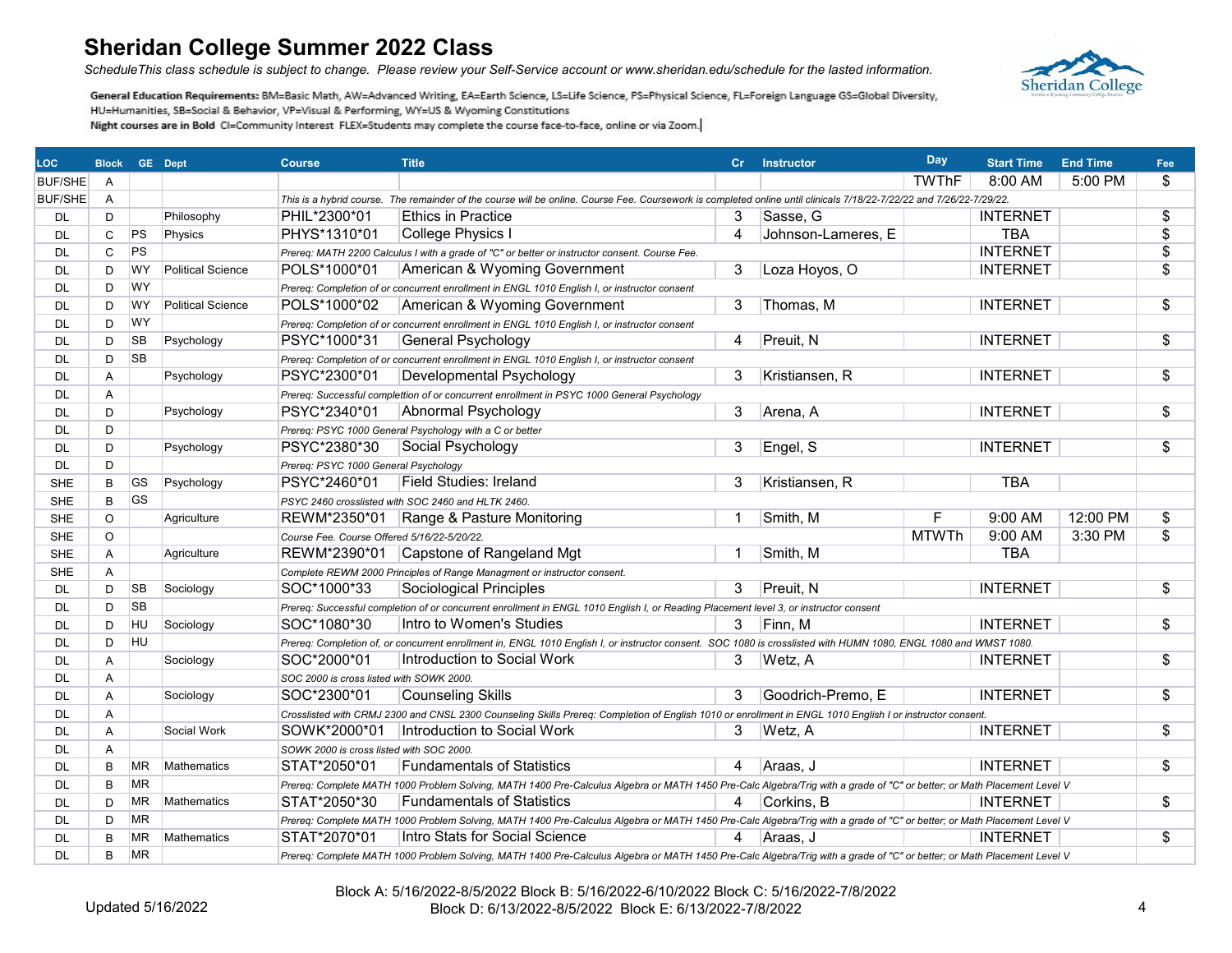*ScheduleThis class schedule is subject to change. Please review your Self-Service account or www.sheridan.edu/schedule for the lasted information.*



General Education Requirements: BM=Basic Math, AW=Advanced Writing, EA=Earth Science, LS=Life Science, PS=Physical Science, FL=Foreign Language GS=Global Diversity, HU=Humanities, SB=Social & Behavior, VP=Visual & Performing, WY=US & Wyoming Constitutions Night courses are in Bold CI=Community Interest FLEX=Students may complete the course face-to-face, online or via Zoom.

| <b>LOC</b> | <b>Block</b> |           | <b>GE</b> Dept    | <b>Course</b>                | Title                                                                                                                                                                  | Cr. | <b>Instructor</b> | Day | <b>Start Time</b> | <b>End Time</b> | Fee |
|------------|--------------|-----------|-------------------|------------------------------|------------------------------------------------------------------------------------------------------------------------------------------------------------------------|-----|-------------------|-----|-------------------|-----------------|-----|
| DL         |              | MR.       | Mathematics       | STAT*2070*30                 | Intro Stats for Social Science                                                                                                                                         | 4   | Corkins, B        |     | <b>INTERNET</b>   |                 |     |
| DL         |              | MR.       |                   |                              | Prereq: Complete MATH 1000 Problem Solving, MATH 1400 Pre-Calculus Algebra or MATH 1450 Pre-Calc Algebra/Trig with a grade of "C" or better; or Math Placement Level V |     |                   |     |                   |                 |     |
| <b>SHE</b> |              |           | Diesel Technology | TECH*2980*01                 | Technical Co-op                                                                                                                                                        |     | Fischer Jr., D    |     | TBA               |                 |     |
| <b>SHE</b> | A            |           |                   | Instructor consent required. |                                                                                                                                                                        |     |                   |     |                   |                 |     |
| <b>SHE</b> |              |           | Diesel Technology | TECH*2980*02                 | Technical Co-op                                                                                                                                                        | 4   | Fischer Jr., D    |     | <b>TBA</b>        |                 |     |
| <b>SHE</b> |              |           |                   | Instructor consent required. |                                                                                                                                                                        |     |                   |     |                   |                 |     |
| DL         |              | HU        | Women's Studies   | WMST*1080*30                 | Intro to Women's Studies                                                                                                                                               | 3   | Finn, M           |     | <b>INTERNET</b>   |                 |     |
| DL         |              | <b>HU</b> |                   |                              | Prereg: Completion of, or concurrent enrollment in, ENGL 1010 English I, or instructor consent. WMST 1080 is crosslisted with HUMN 1080, SOC 1080 and ENGL 1080.       |     |                   |     |                   |                 |     |
| DL         |              | LS        | Zoology           | IZOO*2010*30                 | Human Anatomy and Physiology I                                                                                                                                         | 4   | Ostrander, J      |     | <b>INTERNET</b>   |                 |     |
| DL         |              | <b>LS</b> |                   |                              | Prereq: One semester of college biology or chemistry, or instructor consent. Course Fee.                                                                               |     |                   |     |                   |                 |     |
| DL         |              | <b>LS</b> | Zoology           | ZOO*2020*01                  | Human Anat and Physiology II                                                                                                                                           | 4   | Menkhaus, B       |     | <b>INTERNET</b>   |                 |     |
| DL         |              | <b>LS</b> |                   |                              | Prereg: ZOO 2010 Human A&P I or instructor consent. Course Fee.                                                                                                        |     |                   |     |                   |                 |     |

### **Block B: 5/16/2022-6/10/2022**

| <b>LOC</b> | <b>Block GE Dept</b> |           |                          | <b>Course</b>                            | <b>Title</b>                                                                                                                                                                                                                                                    | ∣Cr | <b>Instructor</b> | <b>Day</b> | <b>Start Time</b> | <b>End Time</b> | Fee |
|------------|----------------------|-----------|--------------------------|------------------------------------------|-----------------------------------------------------------------------------------------------------------------------------------------------------------------------------------------------------------------------------------------------------------------|-----|-------------------|------------|-------------------|-----------------|-----|
| <b>SHE</b> | в                    |           | Art                      | ART*2470*01                              | Visual Arts Internship                                                                                                                                                                                                                                          | 2   | Bergman, R        |            | TBA               |                 | \$  |
| <b>SHE</b> | B                    |           |                          | Instructor consent required. Course fee. |                                                                                                                                                                                                                                                                 |     |                   |            |                   |                 |     |
| DL         | B.                   |           | <b>Mathematics</b>       | MATH*0900*01                             | Pre-Algebra Arithmetic                                                                                                                                                                                                                                          | 4   | ∣Araas. J         |            | <b>INTERNET</b>   |                 | \$  |
| DL         | R.                   |           |                          | Prereg: Math placement Level 1           |                                                                                                                                                                                                                                                                 |     |                   |            |                   |                 |     |
| DL         | B                    |           | Computer<br>Applications | MSFT*2895*01                             | Cyber Security & Ntwk Capstone                                                                                                                                                                                                                                  |     | Thoney, M         |            | <b>INTERNET</b>   |                 | ъ.  |
| DL         | в                    |           |                          |                                          | Prereq: Successful completion of MSFT 1510 Windows Client Operating System and MSFT 1745 A+ Computer Maintenance, MSFT 1520 Windows Server Networking plus completion or<br>concurrent enrollment in sophomore required program courses, or instructor consent. |     |                   |            |                   |                 |     |
| DL         | в                    |           | Computer<br>Applications | MSFT*2970*01                             | Networking Internship                                                                                                                                                                                                                                           |     | Thoney, M         |            | <b>INTERNET</b>   |                 |     |
| <b>SHE</b> |                      |           | <b>Music</b>             | MUSC*2470*01                             | Performing Arts Intern, Music                                                                                                                                                                                                                                   | 2   | Bergman, R        |            | TBA               |                 |     |
| <b>SHE</b> | В                    |           |                          | Instructor consent required.             |                                                                                                                                                                                                                                                                 |     |                   |            |                   |                 |     |
| <b>SHE</b> | в.                   | <b>GS</b> | Psychology               | PSYC*2460*01                             | Field Studies: Ireland                                                                                                                                                                                                                                          | 3   | Kristiansen. R    |            | <b>TBA</b>        |                 |     |
| <b>SHE</b> | В                    | <b>GS</b> |                          |                                          | PSYC 2460 crosslisted with SOC 2460 and HLTK 2460.                                                                                                                                                                                                              |     |                   |            |                   |                 |     |
| DL         | B.                   | ΜR        | Mathematics              | STAT*2050*01                             | <b>Fundamentals of Statistics</b>                                                                                                                                                                                                                               | 4   | Araas, J          |            | <b>INTERNET</b>   |                 | \$  |
| DL         | В                    | MR.       |                          |                                          | Prereq: Complete MATH 1000 Problem Solving, MATH 1400 Pre-Calculus Algebra or MATH 1450 Pre-Calc Algebra/Trig with a grade of "C" or better; or Math Placement Level V                                                                                          |     |                   |            |                   |                 |     |
| DL         | B.                   | <b>MR</b> | Mathematics              | STAT*2070*01                             | Intro Stats for Social Science                                                                                                                                                                                                                                  | 4   | Araas, J          |            | <b>INTERNET</b>   |                 | ъ.  |
| DL.        | в.                   | <b>MR</b> |                          |                                          | Prereg: Complete MATH 1000 Problem Solving, MATH 1400 Pre-Calculus Algebra or MATH 1450 Pre-Calc Algebra/Trig with a grade of "C" or better; or Math Placement Level V                                                                                          |     |                   |            |                   |                 |     |

#### **Block C: 5/16/2022-7/8/2022**

|    | LOC Block GE Dept       | Course        | <b>Title</b>                                                                                                                      | Instructor | Dav <sup>1</sup> | <b>Start Time End Time</b> | Fee |
|----|-------------------------|---------------|-----------------------------------------------------------------------------------------------------------------------------------|------------|------------------|----------------------------|-----|
| DL | <b>IPS</b><br>Chemistry | CHEM*1000*01_ | Intro to Chemistry                                                                                                                | ⊺Vorndam.  |                  | <b>INTERNET</b>            |     |
| DL |                         |               | Prereg: Completion of or concurrent enrollment in MATH 0930 Intermediate Algebra or math placement at a higher level. Course Fee. |            |                  |                            |     |

#### **Block D: 6/13/2022-8/5/2022**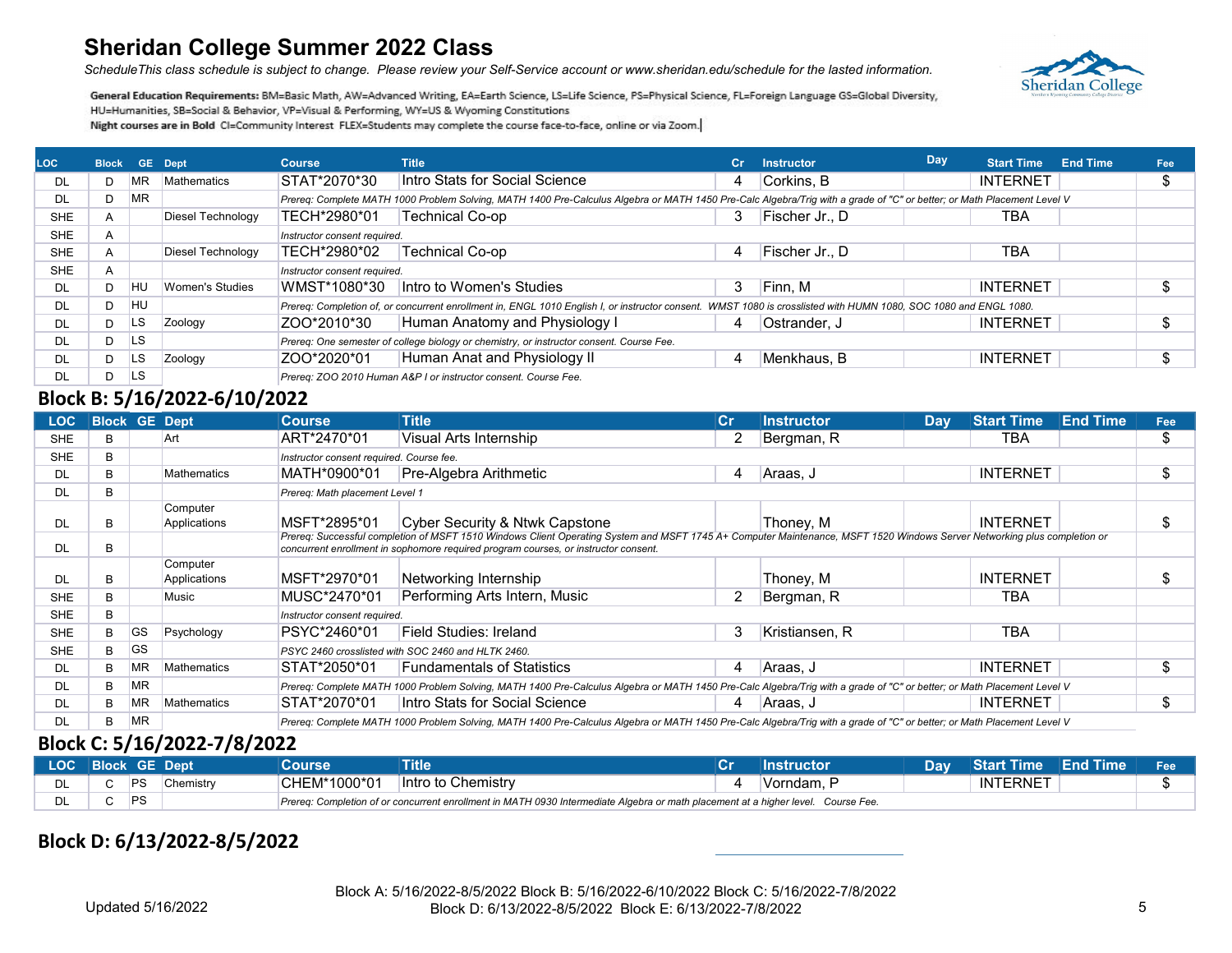*ScheduleThis class schedule is subject to change. Please review your Self-Service account or www.sheridan.edu/schedule for the lasted information.*



| <b>LOC</b> | <b>Block</b>         |           | <b>GE</b> Dept           | <b>Course</b> | <b>Title</b>                                                                                                                                                                                                                                                                                     | cr  | <b>Instructor</b> | <b>Day</b> | <b>Start Time</b> | <b>End Time</b> | Fee                      |
|------------|----------------------|-----------|--------------------------|---------------|--------------------------------------------------------------------------------------------------------------------------------------------------------------------------------------------------------------------------------------------------------------------------------------------------|-----|-------------------|------------|-------------------|-----------------|--------------------------|
| <b>LOC</b> | <b>Block GE Dept</b> |           |                          | <b>Course</b> | <b>Title</b>                                                                                                                                                                                                                                                                                     | cr  | <b>Instructor</b> | <b>Day</b> | <b>Start Time</b> | <b>End Time</b> | Fee                      |
| <b>DL</b>  | D                    |           | Accounting               | ACCT*2010*01  | Principles of Accounting I                                                                                                                                                                                                                                                                       | 4   | Browning, J       |            | <b>INTERNET</b>   |                 | \$                       |
| <b>DL</b>  | D                    |           |                          |               | Prior to Fall 2021, course was offered as ACCT 1010.                                                                                                                                                                                                                                             |     |                   |            |                   |                 |                          |
| <b>DL</b>  | D                    |           | Accounting               | ACCT*2020*01  | <b>Principles of Accounting II</b>                                                                                                                                                                                                                                                               | 4   | St Clair, K       |            | <b>INTERNET</b>   |                 | \$                       |
| <b>DL</b>  | D                    |           |                          |               | Prereq: ACCT 1010 Accounting I with a "C" or better. Prior to Fall 2021, course was offered as ACCT 1020.                                                                                                                                                                                        |     |                   |            |                   |                 |                          |
| <b>DL</b>  | D                    |           | Addictions               | ADDN*2010*01  | <b>Addictions Assessment</b>                                                                                                                                                                                                                                                                     | 2   | Sasse, G          |            | <b>INTERNET</b>   |                 | $\overline{\$}$          |
| <b>DL</b>  | D                    | <b>SB</b> | Anthropology             | ANTH*1200*01  | Intro to Cultural Anthropology                                                                                                                                                                                                                                                                   | 3   | Kristiansen, B    |            | <b>INTERNET</b>   |                 | \$                       |
| DL         | D                    |           | <b>Business</b>          | BADM*1000*01  | Intro to Business                                                                                                                                                                                                                                                                                | 3   | Gardner, L        |            | <b>INTERNET</b>   |                 | \$                       |
| <b>DL</b>  | D                    |           | <b>Business</b>          | BADM*1000*02  | Intro to Business                                                                                                                                                                                                                                                                                | 3   | Hutchinson, K     |            | <b>INTERNET</b>   |                 | \$                       |
| <b>DL</b>  | D                    |           | <b>Business</b>          | BADM*1020*01  | <b>Business Communication</b>                                                                                                                                                                                                                                                                    | 3   | Roe, J            |            | <b>INTERNET</b>   |                 | \$                       |
| <b>DL</b>  | D                    |           |                          |               | Prereq: ENGL 1010 English I with a "C" or better. Prior to Fall 2021, course was offered as BADM 2015.                                                                                                                                                                                           |     |                   |            |                   |                 |                          |
| <b>DL</b>  | D.                   |           | <b>Business</b>          | BADM*2030*01  | <b>Business Ethics</b>                                                                                                                                                                                                                                                                           |     | Rothstein, D      |            | <b>INTERNET</b>   |                 | \$                       |
| <b>DL</b>  | D                    | <b>LS</b> | Biology                  | BIOL*1010*30  | <b>General Biology I</b>                                                                                                                                                                                                                                                                         | 4   | Godwin, B         |            | <b>INTERNET</b>   |                 | $\overline{\mathcal{S}}$ |
| DL         | D                    | LS        |                          |               | Prereq: Completion of or concurrent enrollment in MATH 1000 Problem Solving, MATH 0930 Intermediate Algebra or higher level math, or Math Placement Level IV. Then completion of or<br>concurrent enrollment in ENGL 1010 English I, or equivalent placement, or instructor consent. Course Fee. |     |                   |            |                   |                 |                          |
| <b>DL</b>  | D                    | LS        | Biology                  | BIOL*1020*01  | Life Science                                                                                                                                                                                                                                                                                     | 4   | Penrose, S        |            | <b>INTERNET</b>   |                 | $\overline{\$}$          |
| <b>DL</b>  | D                    | <b>LS</b> |                          | Course Fee.   |                                                                                                                                                                                                                                                                                                  |     |                   |            |                   |                 |                          |
| <b>DL</b>  | D                    |           | <b>Business</b>          | BOTK*2970*01  | Occupational Internship                                                                                                                                                                                                                                                                          | 3   | Rothstein, D      |            | <b>INTERNET</b>   |                 | $\overline{\$}$          |
| DL         | D                    |           |                          | work hours.   | Prereq: CMAP 1680 Office Productivity Tool, COMM 1030 Interpersonal Communications, or BADM 1020 Business Communication and Writing with a C or better. Internship requires 150                                                                                                                  |     |                   |            |                   |                 |                          |
| <b>DL</b>  | D                    | PS        | Chemistry                | CHEM*1000*30  | Intro to Chemistry                                                                                                                                                                                                                                                                               | 4   | Kodet, J          |            | <b>INTERNET</b>   |                 | \$                       |
| <b>DL</b>  | D                    | PS        |                          |               | Prereg: Completion of or concurrent enrollment in MATH 0930 Intermediate Algebra or math placement at a higher level. Course Fee.                                                                                                                                                                |     |                   |            |                   |                 |                          |
| <b>SHE</b> | D                    |           | Computer<br>Applications | CMAP*1505*01  | Intro to Computers                                                                                                                                                                                                                                                                               | 1.5 | Staff             |            | <b>INTERNET</b>   |                 |                          |
| <b>SHE</b> | D                    |           |                          |               | This is a hybrid course. The remainder of the course will be online.                                                                                                                                                                                                                             |     |                   | т          | 5:15 PM           | 6:30 PM         |                          |
| DL         | D                    |           | Computer<br>Applications | CMAP*1680*01  | <b>Office Productivity Tools</b>                                                                                                                                                                                                                                                                 | 3   | Paquet, M         |            | <b>INTERNET</b>   |                 | \$                       |
| DL         | D                    |           | Computer<br>Applications | CMAP*1720*30  | <b>Advanced Word Processing</b>                                                                                                                                                                                                                                                                  | 1.5 | Paquet, M         |            | <b>INTERNET</b>   |                 | \$                       |
| DL         | D                    |           | Computer<br>Applications | CMAP*1752*30  | <b>Advanced Spreadsheet</b>                                                                                                                                                                                                                                                                      | 1.5 | Paquet, M         |            | <b>INTERNET</b>   |                 | \$                       |
| <b>DL</b>  | D                    |           |                          |               | Complete CMAP 1680 Office Productivity with a C or better or instructor consent.                                                                                                                                                                                                                 |     |                   |            |                   |                 |                          |
|            |                      |           | Computer                 |               |                                                                                                                                                                                                                                                                                                  |     |                   |            |                   |                 |                          |
| DL         | D                    |           | Applications             | CMAP*1815*01  | Database Applications                                                                                                                                                                                                                                                                            | 3   | Paquet, M         |            | <b>INTERNET</b>   |                 | \$                       |
| DL         | D                    |           | Computer<br>Applications | CMAP*1826*30  | <b>Advanced Presentation</b>                                                                                                                                                                                                                                                                     | 1.5 | Paquet, M         |            | <b>INTERNET</b>   |                 | \$                       |
| <b>DL</b>  | D                    | <b>HU</b> | Communications           | COMM*2010*02  | <b>Public Speaking</b>                                                                                                                                                                                                                                                                           | 3   | Schilling, S      |            | <b>INTERNET</b>   |                 | \$                       |
| <b>DL</b>  | D                    | HU        |                          |               | Prereq: ENGL 1010 English I with a grade of C or better                                                                                                                                                                                                                                          |     |                   |            |                   |                 |                          |
| <b>DL</b>  | D                    | <b>SB</b> | Economics                | ECON*1010*01  | Macroeconomics                                                                                                                                                                                                                                                                                   | 3   | Mantey, K         |            | <b>INTERNET</b>   |                 | \$                       |
| <b>DL</b>  | D                    | <b>SB</b> | Economics                | ECON*1020*01  | Microeconomics                                                                                                                                                                                                                                                                                   | 3   | Young, A          |            | <b>INTERNET</b>   |                 | \$                       |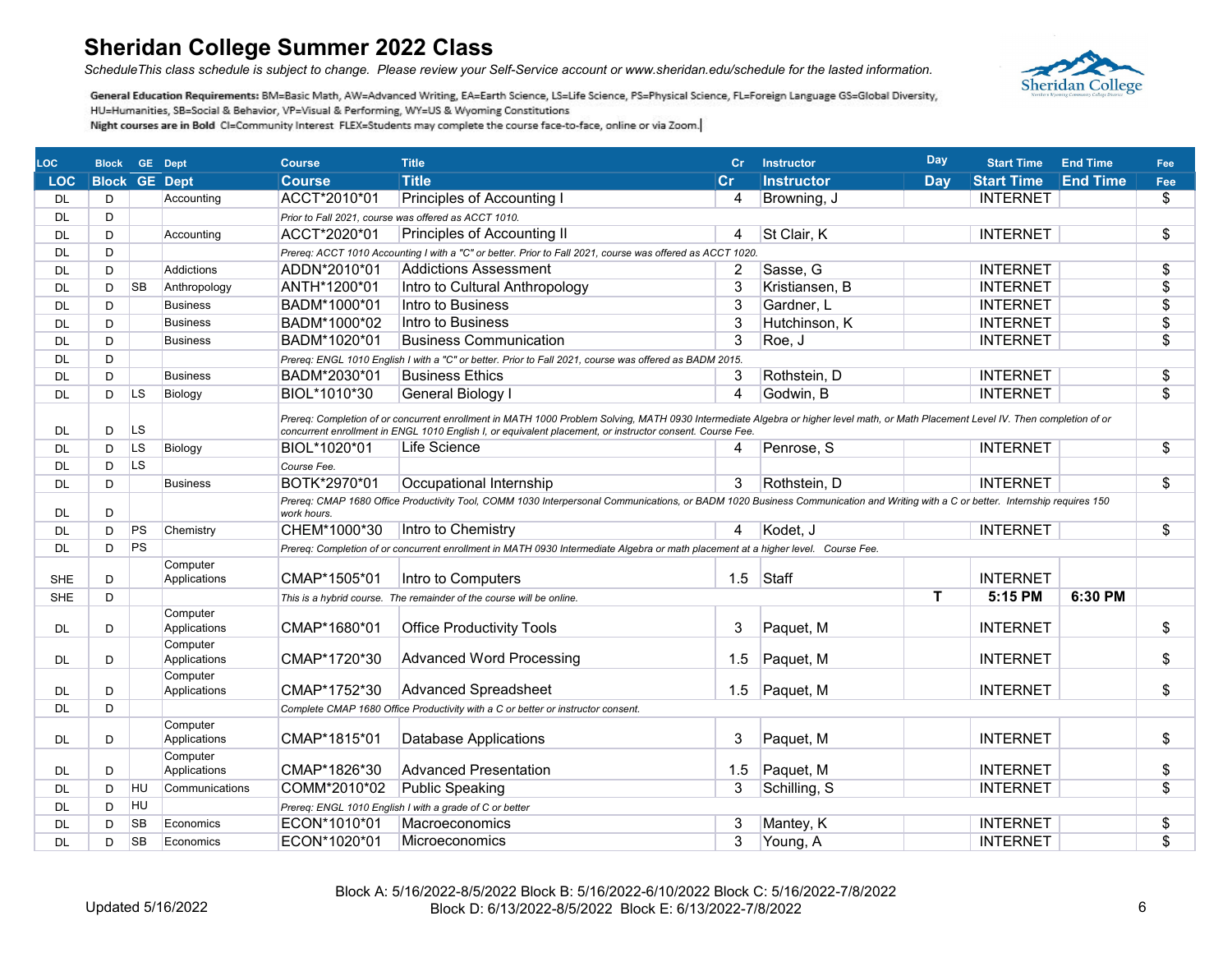*ScheduleThis class schedule is subject to change. Please review your Self-Service account or www.sheridan.edu/schedule for the lasted information.*



| LOC.       |   | <b>Block GE Dept</b> |                                | <b>Course</b>                                    | <b>Title</b>                                                                                                                                                     | Cr                     | <b>Instructor</b> | Day        | <b>Start Time End Time</b> |         | Fee             |
|------------|---|----------------------|--------------------------------|--------------------------------------------------|------------------------------------------------------------------------------------------------------------------------------------------------------------------|------------------------|-------------------|------------|----------------------------|---------|-----------------|
| DL.        | D | <b>BW</b>            | English                        | ENGL*1010*01                                     | <b>English Composition I</b>                                                                                                                                     | 3                      | Jensen, M         |            | <b>INTERNET</b>            |         | \$              |
| DL         | D | <b>BW</b>            |                                |                                                  | Prereq: Level 3 Reading Placement or "C" or better in ENGL 0700 Integrated Reading & Writing                                                                     |                        |                   |            |                            |         |                 |
| DL.        | D | <b>BW</b>            | English                        | ENGL*1010*02                                     | <b>English Composition I</b>                                                                                                                                     | 3                      | Jensen, M         |            | <b>INTERNET</b>            |         | \$              |
| <b>DL</b>  | D | <b>BW</b>            |                                |                                                  | Prereq: Level 3 Reading Placement or "C" or better in ENGL 0700 Integrated Reading & Writing                                                                     |                        |                   |            |                            |         |                 |
| <b>DL</b>  | D | <b>BW</b>            | English                        | ENGL*1010*30                                     | <b>English Composition I</b>                                                                                                                                     | 3                      | Finn, M           |            | <b>INTERNET</b>            |         | $\overline{\$}$ |
| <b>DL</b>  | D | <b>BW</b>            |                                |                                                  | Prereq: Level 3 Reading Placement or "C" or better in ENGL 0700 Integrated Reading & Writing                                                                     |                        |                   |            |                            |         |                 |
| DL         | D | <b>BW</b>            | English                        | ENGL*1010*31                                     | <b>English Composition I</b>                                                                                                                                     | 3                      | Finn, M           |            | <b>INTERNET</b>            |         | \$              |
| DL         | D | <b>BW</b>            |                                |                                                  | Prereq: Level 3 Reading Placement or "C" or better in ENGL 0700 Integrated Reading & Writing                                                                     |                        |                   |            |                            |         |                 |
| <b>DL</b>  | D | HU                   | English                        | ENGL*1080*30                                     | Intro to Women's Studies                                                                                                                                         | 3                      | Finn, M           |            | <b>INTERNET</b>            |         | \$              |
| DL.        | D | <b>HU</b>            |                                |                                                  | Prereq: Completion of, or concurrent enrollment in, ENGL 1010 English I, or instructor consent. ENGL 1080 is crosslisted with HUMN 1080, SOC 1080 and WMST 1080. |                        |                   |            |                            |         |                 |
| <b>DL</b>  | D | AW                   | English                        | ENGL*2030*01                                     | <b>Critical Reading and Writing</b>                                                                                                                              | 3                      | Jensen, M         |            | <b>INTERNET</b>            |         | \$              |
| <b>DL</b>  | D | AW                   |                                |                                                  | Prereq: ENGL 1010 English I with a "C" or better OR instructor consent                                                                                           |                        |                   |            |                            |         |                 |
|            |   |                      |                                |                                                  |                                                                                                                                                                  |                        |                   |            |                            |         |                 |
| DL         | D |                      | Engineering Science ES*2110*30 |                                                  | <b>Statics</b>                                                                                                                                                   | 3                      | Hunter, E         |            | <b>INTERNET</b>            |         | \$              |
| <b>DL</b>  | D |                      |                                | Prereq: MATH 2200 Calculus I with a C or better  |                                                                                                                                                                  |                        |                   |            |                            |         |                 |
|            |   |                      | Family & Consumer              | FCSC*1140*01                                     | <b>Nutrition</b>                                                                                                                                                 | $\overline{2}$         |                   |            | <b>INTERNET</b>            |         | \$              |
| <b>DL</b>  | D |                      | Science                        |                                                  |                                                                                                                                                                  |                        | Araas, T          |            |                            |         |                 |
| <b>DL</b>  | D |                      | Family & Consumer              | Prior to Fall 2020, course offered as HOEC 1146. |                                                                                                                                                                  |                        |                   |            |                            |         |                 |
| DL.        | D |                      | Science                        | FCSC*1141*01                                     | <b>Principles of Nutrition</b>                                                                                                                                   | 3                      | Wattam, B         |            | <b>INTERNET</b>            |         | \$              |
|            |   |                      | Family & Consumer              |                                                  |                                                                                                                                                                  |                        |                   |            |                            |         |                 |
| DL.        | D |                      | Science                        | FCSC*1141*30                                     | <b>Principles of Nutrition</b>                                                                                                                                   | 3                      | Ostrander, J      |            | <b>INTERNET</b>            |         | \$              |
| <b>DL</b>  | D |                      | <b>Business</b>                | FIN*1000*01                                      | <b>Personal Finance</b>                                                                                                                                          | 3                      | Dunneback, D      |            | <b>INTERNET</b>            |         | \$              |
| DL         | D | PS                   | Geology                        | GEOL*1100*30                                     | <b>Physical Geology</b>                                                                                                                                          | 4                      | Livingston, R     |            | <b>INTERNET</b>            |         | $\overline{\$}$ |
| <b>DL</b>  | D | <b>HU</b>            | Humanities                     | HUMN*1080*30                                     | Intro to Women's Studies                                                                                                                                         | 3                      | Finn, M           |            | <b>INTERNET</b>            |         | \$              |
| <b>DL</b>  | D |                      |                                |                                                  | Prereq: Completion of, or concurrent enrollment in, ENGL 1010 English I, or instructor consent. HUMN 1080 is crosslisted with ENGL 1080, SOC 1080 and WMST 1080. |                        |                   |            |                            |         |                 |
| DL         | D |                      | <b>Business</b>                | IMGT*2400*01                                     | Intro to Information Managemnt                                                                                                                                   | 3                      | Banville, D       |            | <b>INTERNET</b>            |         | \$              |
| <b>DL</b>  | D |                      | <b>Mathematics</b>             | MATH*0930*01                                     | Intermediate Algebra                                                                                                                                             | $\boldsymbol{\Lambda}$ | Nichols, J        |            | <b>INTERNET</b>            |         | \$              |
| DL.        | D |                      |                                |                                                  | Prereq: MATH 0900 Pre-Algebra with C or better, math placement Level 3                                                                                           |                        |                   |            |                            |         |                 |
| DL         | D |                      | Mathematics                    | MATH*0930*02                                     | Intermediate Algebra                                                                                                                                             | $\overline{4}$         | Cochran, D        |            | <b>INTERNET</b>            |         |                 |
| <b>DL</b>  | D |                      |                                |                                                  | Prereg: MATH 0900 Pre-Algebra with C or better, math placement Level 3                                                                                           |                        |                   |            |                            |         |                 |
| <b>SHE</b> | D | <b>BM</b>            | <b>Mathematics</b>             | MATH*1000*01                                     | Problem Solving                                                                                                                                                  | 3                      | Shaw, C           |            | <b>INTERNET</b>            |         |                 |
| <b>SHE</b> | D | <b>BM</b>            |                                |                                                  |                                                                                                                                                                  |                        |                   | <b>TTh</b> | 1:00 PM                    | 3:00 PM |                 |
| <b>SHE</b> | D | <b>BM</b>            |                                |                                                  | This is a hybrid course. The remainder of the course will be online. Prereg: MATH 0900 Pre-Algebra with C or better, or Math Placement Level III                 |                        |                   |            |                            |         |                 |
| <b>DL</b>  | D | <b>BM</b>            | <b>Mathematics</b>             | MATH*1000*30                                     | <b>Problem Solving</b>                                                                                                                                           | 3                      | Corkins, B        |            | <b>INTERNET</b>            |         | \$              |
| DL         | D | <b>BM</b>            |                                |                                                  | Prereq: MATH 0900 Pre-Algebra with C or better, or Math Placement Level III                                                                                      |                        |                   |            |                            |         |                 |
| <b>DL</b>  | D | ВM                   | Mathematics                    | MATH*1400*01                                     | College Algebra                                                                                                                                                  | 4                      | Walter, J         |            | <b>INTERNET</b>            |         | \$              |
| <b>DL</b>  | D | <b>BM</b>            |                                |                                                  | Prereq: MATH 0930 Intermediate Algebra with a "C" or better, or Math Placement Level IV                                                                          |                        |                   |            |                            |         |                 |
| DL         | D | BM                   | <b>Mathematics</b>             | MATH*1400*32                                     | College Algebra                                                                                                                                                  | 4                      | Rourke, M         |            | <b>INTERNET</b>            |         | \$              |
| <b>DL</b>  | D | <b>BM</b>            |                                |                                                  | Prereq: MATH 0930 Intermediate Algebra with a "C" or better, or Math Placement Level IV                                                                          |                        |                   |            |                            |         |                 |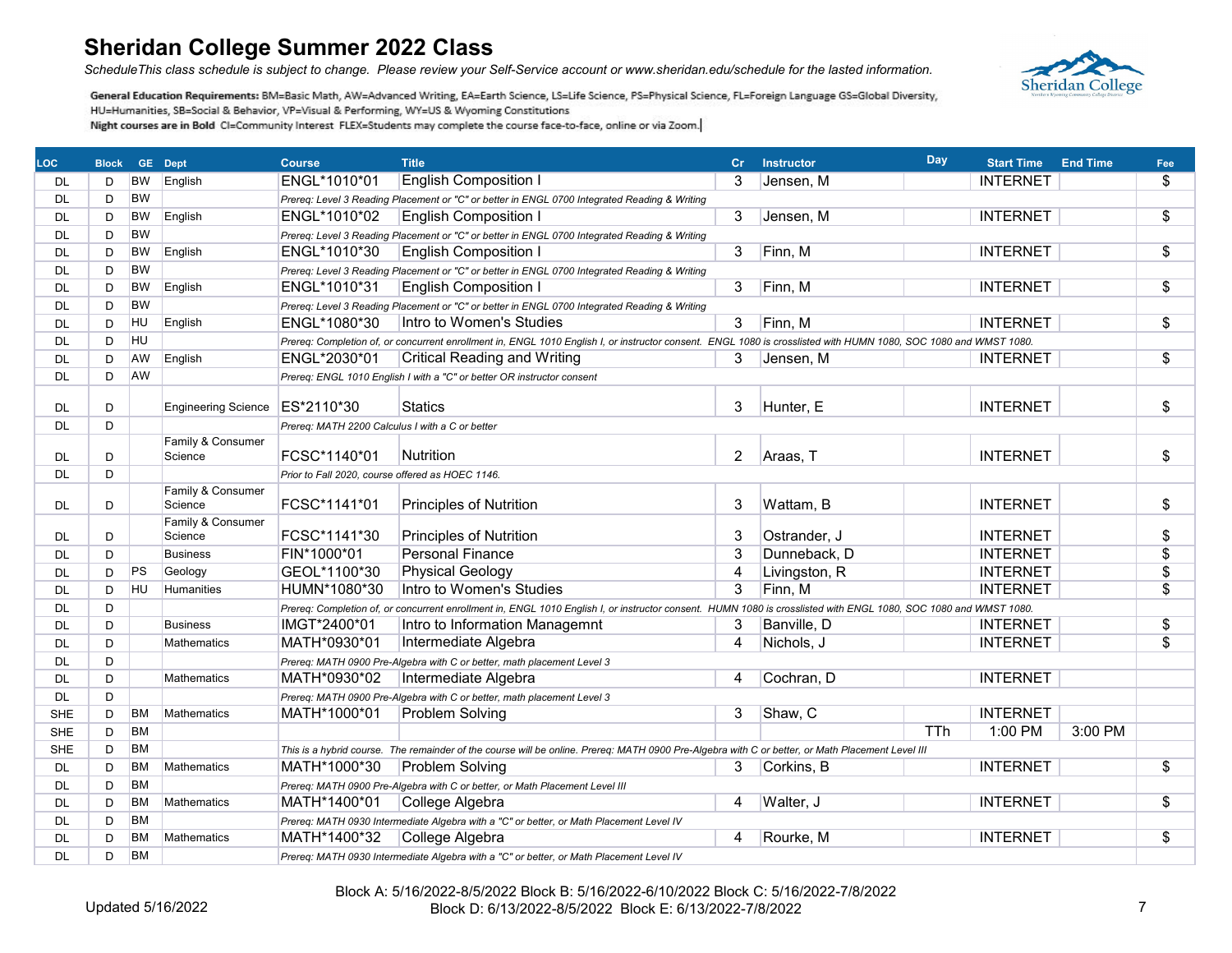*ScheduleThis class schedule is subject to change. Please review your Self-Service account or www.sheridan.edu/schedule for the lasted information.*



General Education Requirements: BM=Basic Math, AW=Advanced Writing, EA=Earth Science, LS=Life Science, PS=Physical Science, FL=Foreign Language GS=Global Diversity, HU=Humanities, SB=Social & Behavior, VP=Visual & Performing, WY=US & Wyoming Constitutions Night courses are in Bold CI=Community Interest FLEX=Students may complete the course face-to-face, online or via Zoom.

| <b>LOC</b> | <b>Block</b> |           | <b>GE</b> Dept           | <b>Course</b>                        | <b>Title</b>                                                                                                                                                           | cr             | <b>Instructor</b>  | <b>Day</b> | <b>Start Time</b> | <b>End Time</b> | Fee                      |
|------------|--------------|-----------|--------------------------|--------------------------------------|------------------------------------------------------------------------------------------------------------------------------------------------------------------------|----------------|--------------------|------------|-------------------|-----------------|--------------------------|
| DL.        | D            | ВM        | <b>Mathematics</b>       | MATH*1405*01                         | Trigonometry                                                                                                                                                           | 3              | Johnson-Lameres, E |            | <b>INTERNET</b>   |                 | \$                       |
| DL.        | D            | <b>BM</b> |                          |                                      | Prereq: Complete MATH 1400 Pre-calculus Algebra with a "C" or better; or Math Placement Level V                                                                        |                |                    |            |                   |                 |                          |
| <b>DL</b>  | D            | <b>MR</b> | <b>Mathematics</b>       | MATH*2200*01                         | Calculus I                                                                                                                                                             | $\overline{4}$ | Johnson-Lameres, E |            | <b>INTERNET</b>   |                 | \$                       |
| <b>DL</b>  | D            | <b>MR</b> |                          |                                      | Prereg: MATH 1405 Pre-calc Trig or MATH 1450 Pre-Calc Algebra & Trig with a "C" or better, or Math Placement Level VI                                                  |                |                    |            |                   |                 |                          |
| <b>DL</b>  | D            | <b>MR</b> | Mathematics              | MATH*2350*01                         | <b>Business Calculus I</b>                                                                                                                                             | 4              | McKenzie, C        |            | <b>INTERNET</b>   |                 | \$                       |
| <b>DL</b>  | D            | <b>MR</b> |                          |                                      | Prereq: Complete MATH 1400 Pre-Calc Algebra with a "C" or better; or Math Placement Level V                                                                            |                |                    |            |                   |                 |                          |
| <b>DL</b>  | D            |           | <b>Mathematics</b>       | MATH*2355*01                         | <b>Mathematical Apps for Bus</b>                                                                                                                                       | 4              | McKenzie, C        |            | <b>INTERNET</b>   |                 | \$                       |
| <b>DL</b>  | D            |           |                          |                                      | Prereg: MATH 1400 College Algebra with a C or better, or Math Placement Level V                                                                                        |                |                    |            |                   |                 |                          |
| <b>DL</b>  | D            |           | <b>Business</b>          | MGT*2100*01                          | <b>Principles of Management</b>                                                                                                                                        | 3              | Browning, J        |            | <b>INTERNET</b>   |                 | \$                       |
| <b>SHE</b> | D            |           | Music                    | MUSC*2465*01                         | <b>Directed Studies: Songwriting</b>                                                                                                                                   | $\overline{2}$ | Bergman, M         |            | <b>TBA</b>        |                 |                          |
| <b>SHE</b> | D            |           |                          | Instructor consent required          |                                                                                                                                                                        |                |                    |            |                   |                 |                          |
| <b>DL</b>  | D            |           | Philosophy               | PHIL*2300*01                         | <b>Ethics in Practice</b>                                                                                                                                              | 3              | Sasse, G           |            | <b>INTERNET</b>   |                 | \$                       |
| <b>DL</b>  | D.           | <b>WY</b> | <b>Political Science</b> | POLS*1000*01                         | American & Wyoming Government                                                                                                                                          | 3              | Loza Hoyos, O      |            | <b>INTERNET</b>   |                 | $\overline{\mathcal{S}}$ |
| DL         | D            | <b>WY</b> |                          |                                      | Prereq: Completion of or concurrent enrollment in ENGL 1010 English I, or instructor consent                                                                           |                |                    |            |                   |                 |                          |
| DL         | D            | WY.       | <b>Political Science</b> | POLS*1000*02                         | American & Wyoming Government                                                                                                                                          | 3              | Thomas, M          |            | <b>INTERNET</b>   |                 | $\overline{\$}$          |
| <b>DL</b>  | D            | <b>WY</b> |                          |                                      | Prereg: Completion of or concurrent enrollment in ENGL 1010 English I, or instructor consent                                                                           |                |                    |            |                   |                 |                          |
| <b>DL</b>  | D            | <b>SB</b> | Psychology               | PSYC*1000*31                         | General Psychology                                                                                                                                                     | 4              | Preuit, N          |            | <b>INTERNET</b>   |                 | \$                       |
| <b>DL</b>  | D            | <b>SB</b> |                          |                                      | Prereg: Completion of or concurrent enrollment in ENGL 1010 English I, or instructor consent                                                                           |                |                    |            |                   |                 |                          |
| <b>DL</b>  | D            |           | Psychology               | PSYC*2340*01                         | Abnormal Psychology                                                                                                                                                    | 3              | Arena, A           |            | <b>INTERNET</b>   |                 | \$                       |
| <b>DL</b>  | D            |           |                          |                                      | Prereq: PSYC 1000 General Psychology with a C or better                                                                                                                |                |                    |            |                   |                 |                          |
| <b>DL</b>  | D            |           | Psychology               | PSYC*2380*30                         | Social Psychology                                                                                                                                                      | 3              | Engel, S           |            | <b>INTERNET</b>   |                 | $\overline{\$}$          |
| <b>DL</b>  | D            |           |                          | Prereg: PSYC 1000 General Psychology |                                                                                                                                                                        |                |                    |            |                   |                 |                          |
| DL         | D            | <b>SB</b> | Sociology                | SOC*1000*33                          | <b>Sociological Principles</b>                                                                                                                                         | 3              | Preuit, N          |            | <b>INTERNET</b>   |                 | \$                       |
| DL         | D            | <b>SB</b> |                          |                                      | Prereq: Successful completion of or concurrent enrollment in ENGL 1010 English I, or Reading Placement level 3, or instructor consent                                  |                |                    |            |                   |                 |                          |
| <b>DL</b>  | D            | <b>HU</b> | Sociology                | SOC*1080*30                          | Intro to Women's Studies                                                                                                                                               | 3              | Finn. M            |            | <b>INTERNET</b>   |                 | $\overline{\$}$          |
| <b>DL</b>  | D            | <b>HU</b> |                          |                                      | Prereq: Completion of, or concurrent enrollment in, ENGL 1010 English I, or instructor consent. SOC 1080 is crosslisted with HUMN 1080, ENGL 1080 and WMST 1080.       |                |                    |            |                   |                 |                          |
| DL         | D            | <b>MR</b> | <b>Mathematics</b>       | STAT*2050*30                         | <b>Fundamentals of Statistics</b>                                                                                                                                      | 4              | Corkins, B         |            | <b>INTERNET</b>   |                 | \$                       |
| <b>DL</b>  | D            | <b>MR</b> |                          |                                      | Prereq: Complete MATH 1000 Problem Solving, MATH 1400 Pre-Calculus Algebra or MATH 1450 Pre-Calc Algebra/Trig with a grade of "C" or better; or Math Placement Level V |                |                    |            |                   |                 |                          |
| <b>DL</b>  | D            | <b>MR</b> | <b>Mathematics</b>       | STAT*2070*30                         | Intro Stats for Social Science                                                                                                                                         | 4              | Corkins, B         |            | <b>INTERNET</b>   |                 | $\overline{\$}$          |
| <b>DL</b>  | D            | <b>MR</b> |                          |                                      | Prereg: Complete MATH 1000 Problem Solving, MATH 1400 Pre-Calc Algebra or MATH 1450 Pre-Calc Algebra & Trig with a grade of "C" or better; or Math Placement Level V   |                |                    |            |                   |                 |                          |
| <b>DL</b>  | D            | <b>HU</b> | <b>Women's Studies</b>   |                                      | WMST*1080*30   Intro to Women's Studies                                                                                                                                | 3              | Finn, M            |            | <b>INTERNET</b>   |                 | \$                       |
| <b>DL</b>  | D            | <b>HU</b> |                          |                                      | Prereq: Completion of, or concurrent enrollment in, ENGL 1010 English I, or instructor consent. WMST 1080 is crosslisted with HUMN 1080, SOC 1080 and ENGL 1080.       |                |                    |            |                   |                 |                          |
| <b>DL</b>  | D            | <b>LS</b> | Zoology                  | ZOO*2010*30                          | Human Anatomy and Physiology I                                                                                                                                         | 4              | Ostrander, J       |            | <b>INTERNET</b>   |                 | \$                       |
| <b>DL</b>  | D            | <b>LS</b> |                          |                                      | Prereq: One semester of college biology or chemistry, or instructor consent. Course Fee.                                                                               |                |                    |            |                   |                 |                          |
| <b>DL</b>  | D            | <b>LS</b> | Zoology                  | ZOO*2020*01                          | Human Anat and Physiology II                                                                                                                                           | 4              | Menkhaus, B        |            | <b>INTERNET</b>   |                 | \$                       |
| <b>DL</b>  | D            | <b>LS</b> |                          |                                      | Prereq: ZOO 2010 Human A&P I or instructor consent. Course Fee.                                                                                                        |                |                    |            |                   |                 |                          |

### **Weekend Welding Session 1: 7/15/2022-8/20/2022**